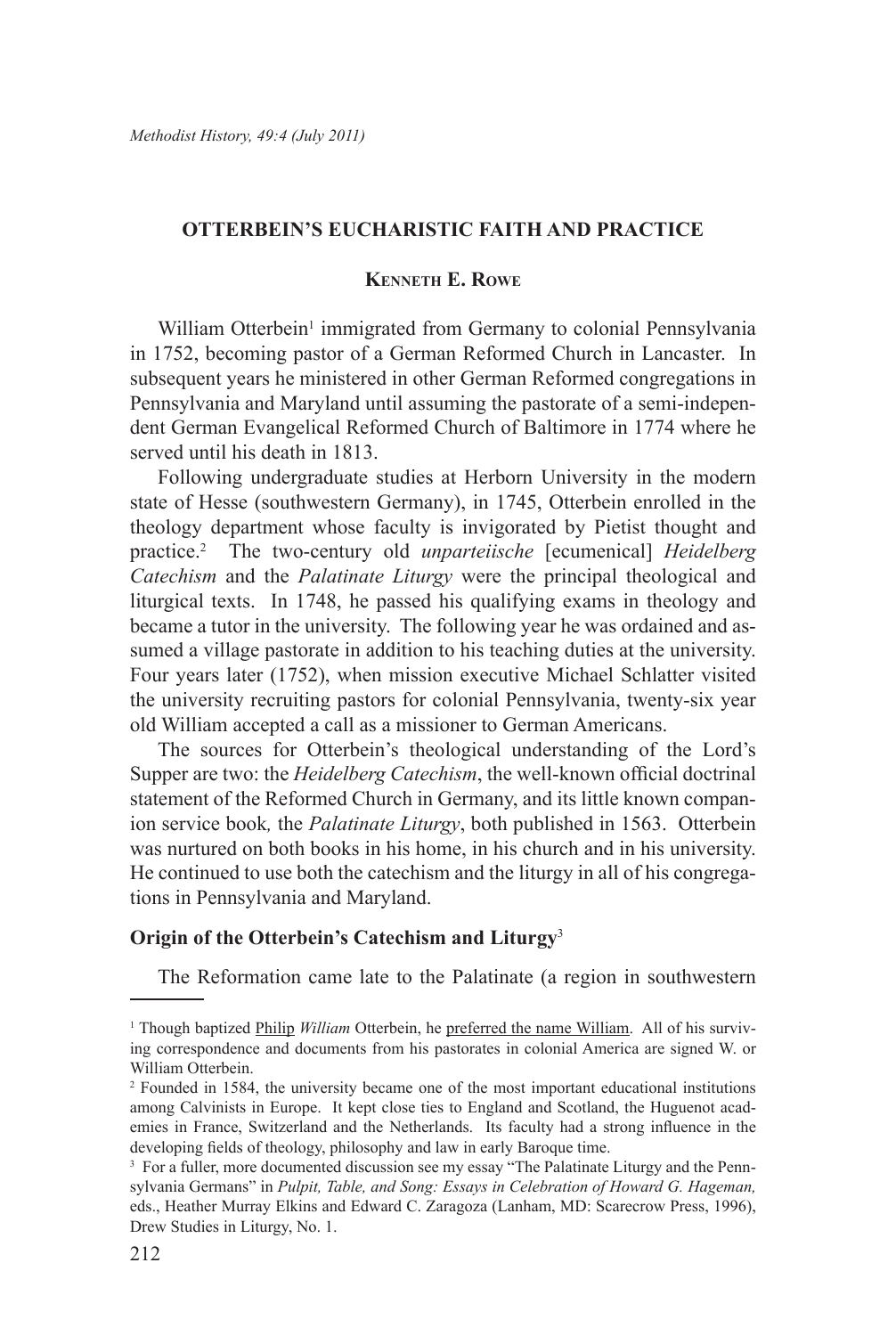Germany) and its capital city Heidelberg—so late that some scholars refer to the movement as the second German Reformation. Luther's 1518 lectures on justification by faith at Heidelberg impressed few faculty and students. Prince Ludwig kept the province and his cathedral city Catholic until his death in 1544.

Within a year under a new prince (Federick II), there were signs of change. At mass the Sunday before Christmas, 1545, both the new prince and the preacher were startled when the congregation struck up a *Protestant* hymn: "*Es is das Heil uns kommen her*."

> Salvation unto us has come By God's free grace and favor; Good works cannot avert our doom, They help and save us never. Faith looks to Jesus Christ alone, Who did for all the world atone. Our only mediator.<sup>4</sup>

Henceforth Frederick ordered the mass to be celebrated in German and allowed priests to marry. Additional Protestant doctrine and practices were introduced when the next prince, Otto Henry, came to the throne in 1554. Henry's chief theological adviser was the moderate/ecumenical Lutheran statesman, Philipp Melanchthon, who was trying to defuse the controversy that erupted after Luther's death between the high Lutherans and Calvinist sympathizers, searching for common ground.

By the time Frederick III succeeded Otto Henry in 1559 the Reformation was firmly established in the Palatinate, but the church was seriously divided as were many other "Lutheran" provinces in Germany. The bishop was a high Lutheran (*gnesio*-Lutheran), but Otto Henry had packed the university faculty with several prominent Reformed-leaning professors—dubbed *crypto*-Calvinists by the high Lutheran cabal. The court preacher was a middle-of-the-road Melanchthonian. Matters came to a head later that year (1559) when, during a communion service in the Cathedral Church of the Holy Spirit Bishop Hesshus snatched the cup from a young celebrant saying he was unworthy to administer because he was a "Zwinglian." Weary of such strife, Frederick dismissed both the contentious bishop and the young deacon, but sided with the Reformed sympathizers.

To avoid the old disputes and to bring harmony to the church, in 1562 Frederick appointed a theological commission to draft a new confession of faith and a new liturgy for the Palatinate. He sought the counsel of Melanchthon and hired two of his Reformed-leaning graduate students for the university in Heidelberg, notably Zacharias Ursinus and Caspar

<sup>4</sup> Hymn 590, *Evangelical Lutheran Worship* (2006). Written by Paul Speratus about 1524, the chorale was transformed into a famous cantata by J. S.Bach (BWV 9) sometime between 1732 and 1735.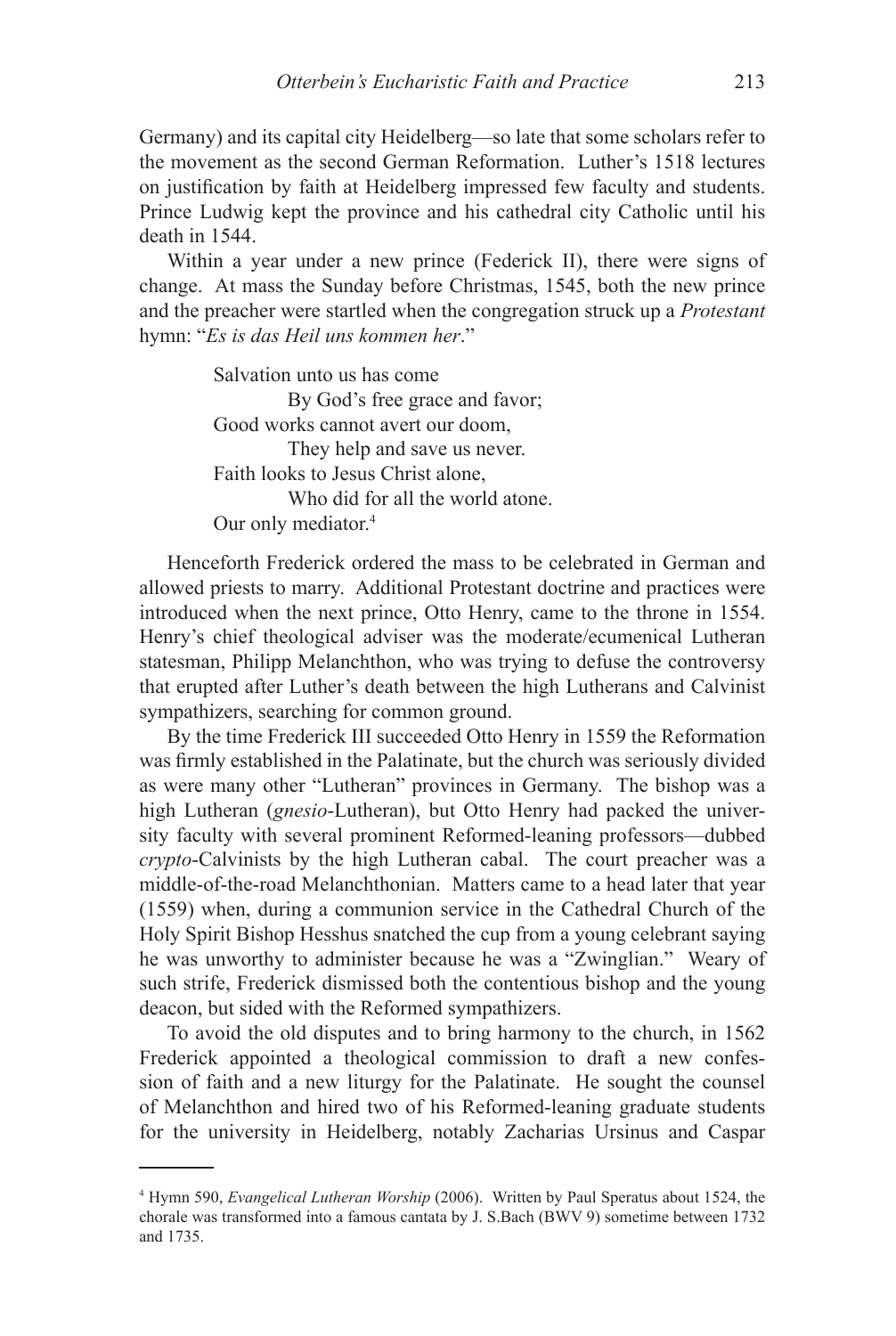Olevianus. The two young faculty members dominated the drafting, with Ursinus chairing the catechism subcommittee and Olevianus chairing the liturgy subcommittee. The new liturgy and catechism were published in a single church order (*Kirchenordnung*, church order or book of discipline) in 1563 along with directives for swift implementation in the university and in the congregations. In the catechism, Calvinist doctrine is couched in moderate tones and predestination is not even mentioned. Like Luther's *Small Catechism*, the *Heidelberg Catechism* explains the Ten Commandments, the Lord's Prayer and tenets of the faith in a congenial question-and-answer style. It also shares with Luther's work an ability to present sophisticated theological concepts in a straightforward manner, a characteristic that undoubtedly has contributed to the staying power of both catechisms. The liturgy leaned toward a Calvinist versus a Lutheran understanding of the contentious matter of real presence.<sup>5</sup>

Matters came to a crisis three years later (in 1566) when Frederick was summoned to appear before the German Diet (legislative assembly) to answer for the publication of his catechism and liturgy. The enemies of Frederick looked upon the *Heidelberg Catechism* and liturgy as an infringement of German law, which permitted Protestantism only the Lutheran variety, as expressed in the *Augsburg Confession*. Frederick's passionate defense of his catechism and liturgy as truly biblical before his peers was persuasive. Fritz and his people were permitted to keep their new liturgy and catechism, although the Reformed Church did not have legal standing in Germany until the middle of the next century (1648) at the end of the Thirty Years' War.

The use of the liturgy and the catechism had been approved by the Synod of Holland for its missions among the Dutch and the Germans in colonial America. After the American Revolution, German Reformed congregations sought independence from Holland and organized themselves into The German Reformed Church in 1793. The new church continued their use.6

# **Holy Communion in the** *Heidelberg Catechism*

The *Catechism* teaches that sacraments

are visible, holy signs and seals<sup>7</sup> instituted by God in order that by their use he may the more fully disclose and seal to us the promise of the Gospel, namely, that because of the one sacrifice of Christ accomplished on the cross he graciously grants us the forgiveness of sins and eternal life.<sup>8</sup>

In regards to the Christ's presence in the Lord's Supper, the *Catechism* reflects Calvin's understanding of the meal, seeing Christ's *spiritual real presence*

<sup>&</sup>lt;sup>5</sup> In 1618-1619 the Synod of Dort adopted the *Catechism*, and it remains an authorized doctrinal statement in most Presbyterian and Reformed churches. The *Catechism* was first translated into English by the German Reformed Church in America in 1849.

<sup>6</sup> Joseph H. Dubs, *History of the Reformed Church, German* (New York: Christian Literature Company, 1895), 268.

<sup>7</sup> Romans 4:11; Geneses 17:11; Deuteronomy 30:6.

<sup>8</sup> Question 66, *Heidelberg Catechism,* in *Creeds & Confessions of Faith in the Christian Tradition* Jaroslav Pelikan and Valerie Hotchkiss, eds. (New Haven: Yale UP, 2003), II:441.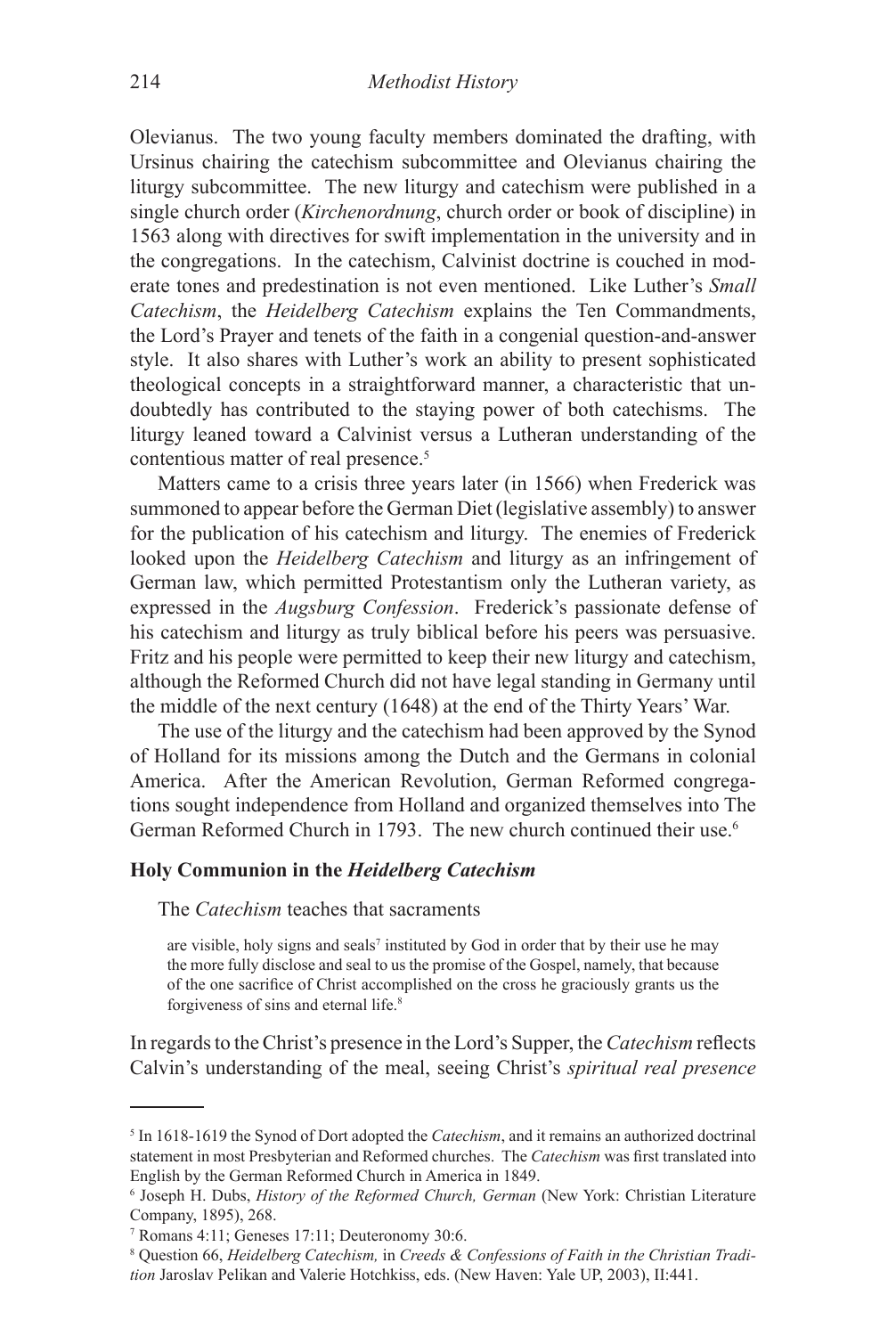in the elements, a mediating position between Luther's eucharistic realism and Zwingli's memorialism (spiritual real presence, also called virtualism, is also the position of the Cranmer and of Wesley). The *Catechism* taught that the Lord's Supper was not only a meal of remembrance, but one in which believer's are spiritually fed and nourished by Christ through the elements: ". . . we come to share in [Christ's] true body and blood through the working of the Holy Spirit as surely as we receive with our mouth these holy tokens in remembrance of him."9

#### **The Shape of the** *Palatinate Liturgy***<sup>10</sup>**

The *Liturgy* effectively integrated the *Catechism* into the life of the people. Large portions of the *Catechism* were incorporated into the text of the liturgies themselves.

Under Prince Frederick's now kosher *kirchenordnung,* the churches of Heidelberg and the Palatinate "at least once a month in the towns, and once every two months in the villages, and on Christmas, Easter and Pentecost in both places" the church order directed the "Holy Lord's Supper" to be celebrated.

# **Liturgy of Preparation**

From the beginning Reformed churches developed a strong link between the Lord's Supper and church discipline. Concern about unworthy reception led to solemn preparatory services in the Palatinate, surrounding the table with an introspective, penitential ethos. Questions and answers 81 and 82 of the *Heidelberg Catechism* with supporting scriptures teach the importance of proper examination before sharing the in the Supper.

On Saturday afternoons *before* communion Sundays the required services were held. After preaching a sermon "on the true understanding of the sacrament," the minister left the pulpit and stood in front of the Table. Young persons wishing to be admitted to the sacrament were required to stand with the minister before the Table and recite the Creed, the Ten Commandments and the Lord's Prayer and to answer questions from the Catechism concerning the Lord's Supper. A general congregational examination then followed based on the three-fold structure of the *Heidelberg Catechism* (sin, redemption and duty) requiring the people's assent. The service concluded with an assur-

<sup>9</sup> Question 79, Pelikan and Hotchkiss, *Confessions of Faith* II: 444. For a full discussion of Christ's presence in the sacrament, see Bard Thompson, et al., *Essays on the Heidelberg Catechism* (Philadelphia: United Church Press, 1963), 112-114. For Calvin's understanding of the supper, see Killian McDonnell, *John Calvin, the Church and the Eucharist* (Princeton, NJ: Princeton UP, 1967), 60-264, and Ronald S. Wallace, *Calvin's Doctrine of the Word and Sacrament* (Edinburgh: Oliver and Boyd, 1953).

<sup>&</sup>lt;sup>10</sup> For full English text of the Palatinate Liturgy along with notes and commentary see Barbara Brown Zikmund, ed., *The Living Theological Heritage of the United Church of Christ* (Cleveland, OH: Pilgrim Press, 1997), II: *Reformation Roots*, document 22, 359-376. For original German text, see Wilhelm Niesel, ed. *Bekenntnisschriften und Kirchenordnungen* (Zurich: Evangelischer Verlag A.G.Zollikon-Zurich, 1938), 195-205.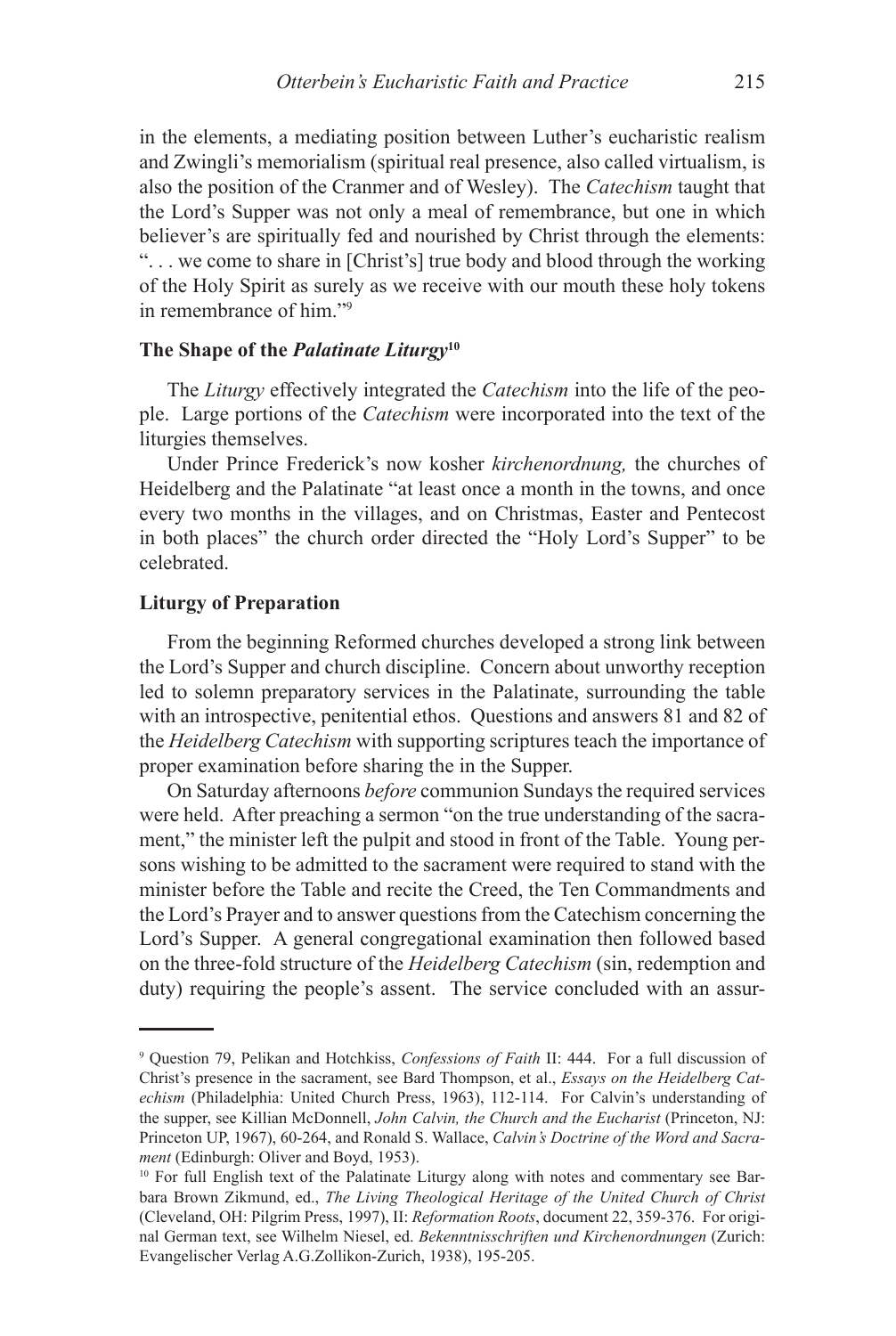ance of pardon, congregational repetition of the Lord's Prayer, and blessing. Those who wished private confession and absolution spoke to the minister who provided an opportunity, a practice Melanchthon recommended.

# **Liturgy of the Word**

As in all Reformation liturgies, preaching was central. Architecturally the sacrament was celebrated around a table (not an altar), located close to the congregation. As the people gathered on communion Sundays, they would have seen a pewter cup and a common platter on the Holy Table. The minister opened the service with scripture sentences and began the prayer before the sermon, which is shaped by the order of the catechism (human misery, human redemption, human gratitude). The last paragraph borrows heavily from Calvin's collect for illumination (a similar prayer before the reading and preaching of God's word has been added to the UMC's modern Eucharistic rite). Then all prayed the Lord's Prayer. A Psalm would have been sung in German and a lection "on the Lord's death and on His Supper" would have been read and a sermon preached. The *Heidelberg Catechism* was supposed to shape all preaching. In every service the minister was expected to use the article of the catechism that was applicable to the topic of the sermon, which in turn was based on scripture.

According to a rubric at the head of the Lord's Supper portion of the liturgy, the sermon that day was to be brief and to set forth the "institution, order, reasons, profit and fruit [benefits] of the Holy Supper." Following the sermon the minister exhorted the people to a second confession. All prayed the classic prayer of the German Reformation from the 1536 Lutheran rite, though in the first person singular: "I, poor sinner, confess before thee, my God and Creator, that I, alas, have sinned against thee grievously and in manifold ways  $\ldots$  <sup>"11</sup> Using the first person singular the minister pronounced pardon: "I proclaim [declare] at God's command that [you] are released in heaven from all [your] sins . . . ." The Palatinate absolution was more than a statement of comfortable words. Following the tradition of Bucer and Melanchthon, the minister, by the power of the keys, personally repeated the promise of the Gospel. Calvin, too, insisted that the confession deserved to be followed by absolution. In this respect the *Palatinate Liturgy* succeeded where Calvin failed, for the magistrates of Geneva refused to countenance an absolution.

The concluding prayers consist of intercessions from Calvin's rite, followed by the Lord's Prayer. Prayers for festivals and other special occasions could be substituted. An alternate prayer as printed in the liturgy is inspired by Calvin's paraphrase of the Lord's Prayer. No provision was made anywhere in the rite for "free" prayer.

<sup>11</sup> Zikmund, *Living Theological Heritage*, II: 361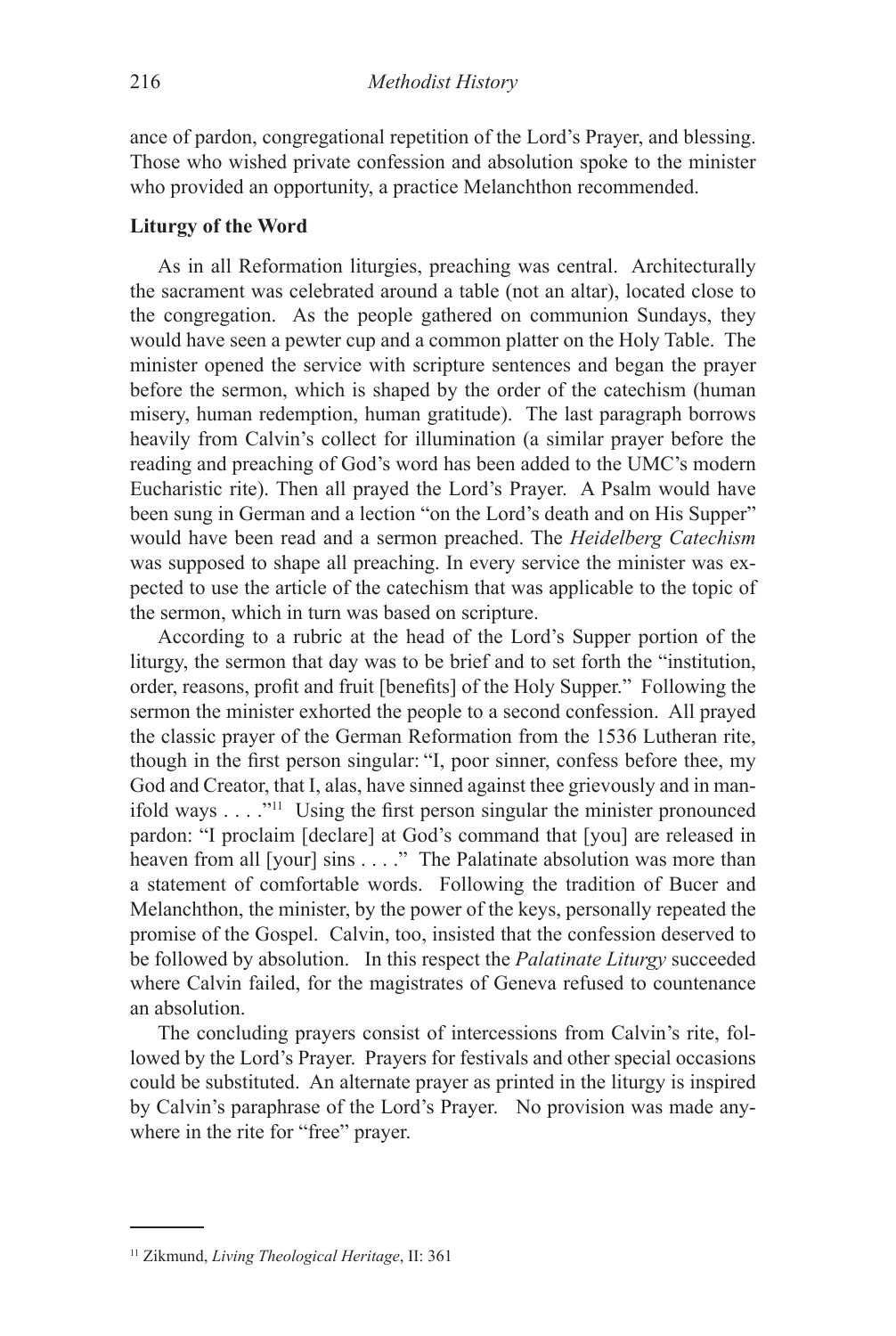#### **The Liturgy of the Table**

Standing "by the table" the minister began the liturgy with a scriptural warrant by reciting the Pauline version of the words of institution (I Corinthians 11), followed by a lengthy fencing of the table (dismissal of unrepentant sinners) from Calvin's liturgy. In the second part of the exhortation the promises of Christ in the gospels ("This *is* my body . . . This cup *is* the new covenant in my blood . . . .") and as repeated by the Apostle Paul ("The bread which we break *is* a sharing in the body of Christ; the cup over which we give thanks *is* a sharing in the blood of Christ") are rehearsed in considerable detail. The words of institution are literally "preached" to use Calvin's term. The Word, he said, must be added to the sacrament for the sake of its efficacy.

Not the bread and wine but the *people* are to be consecrated. Therefore a "Prayer of Approach" (paralleling Methodism's traditional Anglican/ Wesleyan "Prayer of Humble Access"), introduces the administration. In a genuine *epiclesis* the minister invokes the presence and power of the Holy Spirit:

Merciful God and Father, . . . act upon our hearts by the Holy Spirit in this Supper, at which we keep the glorious memorial of the bitter death of thy dear son Jesus Christ, that with true faith we may ever more yield ourselves to Him, and that through the power of the Holy Spirit our weary and contrite hearts *may be fed and quickened*  [empowered] *by His true body and blood* . . . .12

The people join in the "Our Father" and ask to be confirmed through the Supper "in the universal and undoubted Christian faith" which they confess using the words of the Apostles' Creed.

Immediately before the distribution, paraphrasing the s*ursum corda* in such a way as to concisely review the Calvinist doctrine of the supper, the minister continues:

That we may now be fed with Christ, the true bread of heaven, let us not cleave with our hearts to this external bread and wine, but lift up our hearts and faith into heaven, where Jesus Christ is our intercessor [*fürsprecher*, advocate] at the right hand of his heavenly father . . . and *doubt not* that through the action of the Holy Spirit, our souls shall be fed and nourished with His body and blood, as truly as we receive the holy bread and cup in remembrance of Him.13

Thus the earthly signs of God's "coming down" to his people—plain bread and real wine—become vehicles to transport them above all things earthly and visible.

Then the minister breaks the bread and places it on a platter. Lutherans rejected the fraction (*brotbrechen*); Calvinists insisted upon it as a symbolic denial of Christ's physical /corporeal presence in the sacrament. The min-

<sup>12</sup> Zikmund, *Living Theological Heritage* II: 371. I feel this is language that both Charles and John Wesley would have relished.

<sup>13</sup> Zikmund, *Living Theological Heritage* II: 371.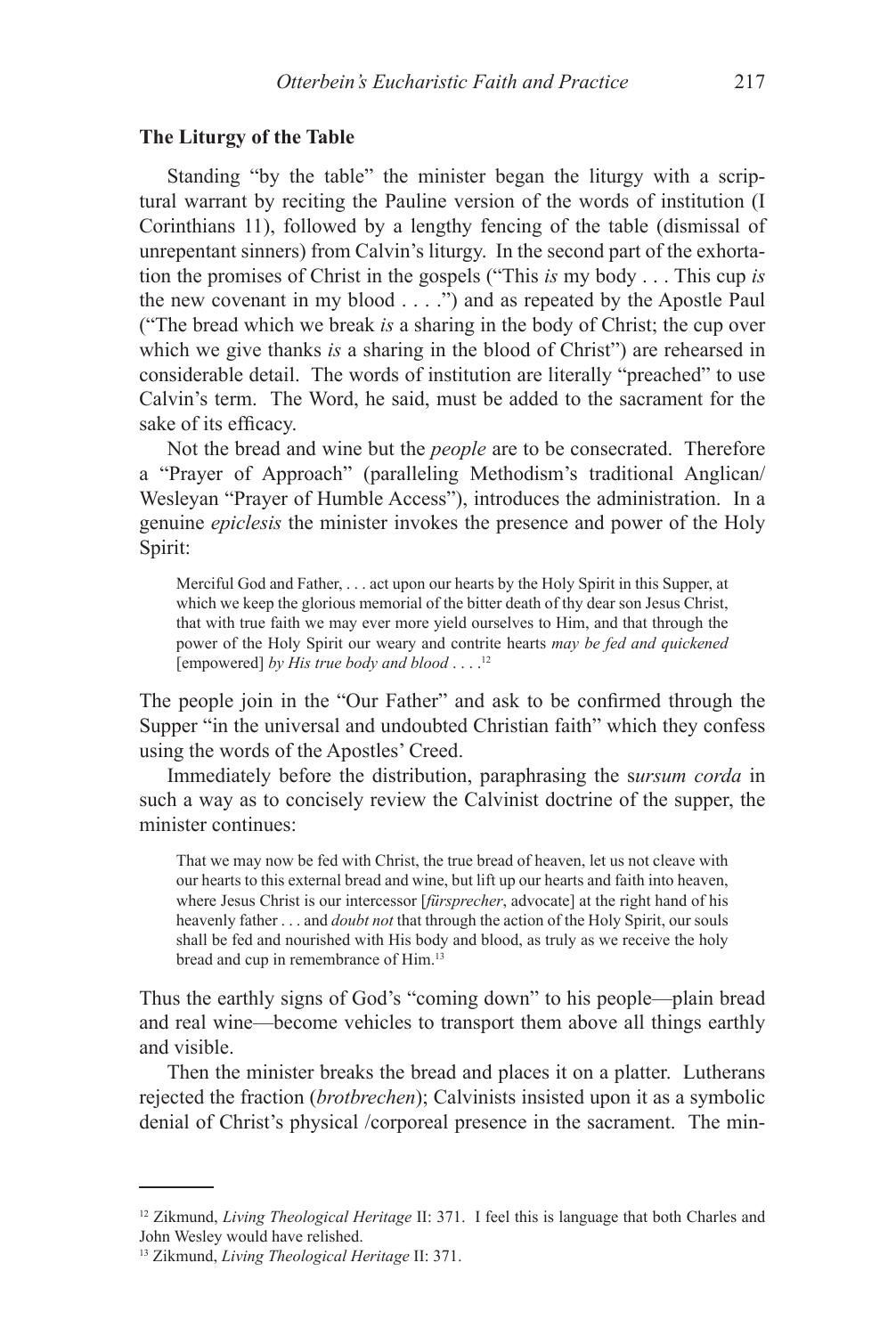ister then pours wine into a large cup.14 The communicants left their pews and walked to the table where they remained standing, unlike the Lutherans who knelt before the table and the Dutch who sat around it. The minister delivered a piece of bread to each communicant using words of delivery similar to those found in The United Methodist Church's modern rite: "The bread which we break is a communion of the body of Christ." While giving the cup to each, the minister said, "The cup of blessing which we bless is a communion of the Blood of Christ."

During the communion of the people some churches sang psalms and hymns, a practice popularized by Bucer through his Strasbourg Liturgy. In other churches a minister (or lay reader) read portions of scripture "helpful to the remembrance of Christ's death," such as John 14-18 and Isaiah 53 as specified in the rubrics.

When all had communed the minister prayed a thanksgiving. Two texts are given. The first thanksgiving is a skillful interweaving of Psalm 103 and Romans 5.

Dearly beloved, as the Lord hath now fed our souls at His Table, let us praise His name with thanksgiving, each one saying in his heart: Bless the Lord, O my soul… The Lord is merciful, patient, and of great goodness. He doth not deal with us after our sins, nor reward us according to our offence . . . . Wherefore God sheweth His love toward us, in that while we were yet sinners, Christ died for us . . .<sup>15</sup>

I have been unable to identify the source of the second thanksgiving, although there are similarities in form to the concluding prayer of Cranmer's 1549 Anglican rite:

Almighty, merciful God and Father, we give thee most hearty thanks that of thine infinite mercy, thou hast given us thine only-begotten Son to be our Mediator, the sacrifice for our sin, and the food and drink of eternal life, granting us true faith that we may become partakers of these thy benefits and has bidden thy dear Son Jesus Christ to institute His Holy Supper to strengthen us in the same . . . .

With the words "Praise ye the Lord with your song" the minister announced a concluding psalm. The minister then pronounced a blessing as had been customary at the end of the mass since the late middle ages. Reformed rites like this one specified the Aaronic blessing ("The Lord bless you and keep you . . . ," Numbers 6:24-26) while Anglican/Wesleyan rites preferred the blessing from Philippians 4:7 ("And the peace of God, which surpasses all understanding, will guard your hearts and minds in Christ Jesus"). The people placed alms for the poor in a basin or basket at the door as they went out in peace connecting liturgy and justice. (Wesley retained the 1662 rubric requiring a collection for the poor at communion in his 1784 revision of the *Book of Common Prayer* for the American church, *The Sunday Service of the Methodists in North America.*)

The liturgy consists almost exclusively of texts spoken by the presiding

<sup>&</sup>lt;sup>14</sup> Several German-silver (pewter) cups (chalices) belonging to Otterbein survive and may be found in the Methodist Archives at Drew.

<sup>15</sup> Zikmund, *Living Theological Heritage* II: 372-373.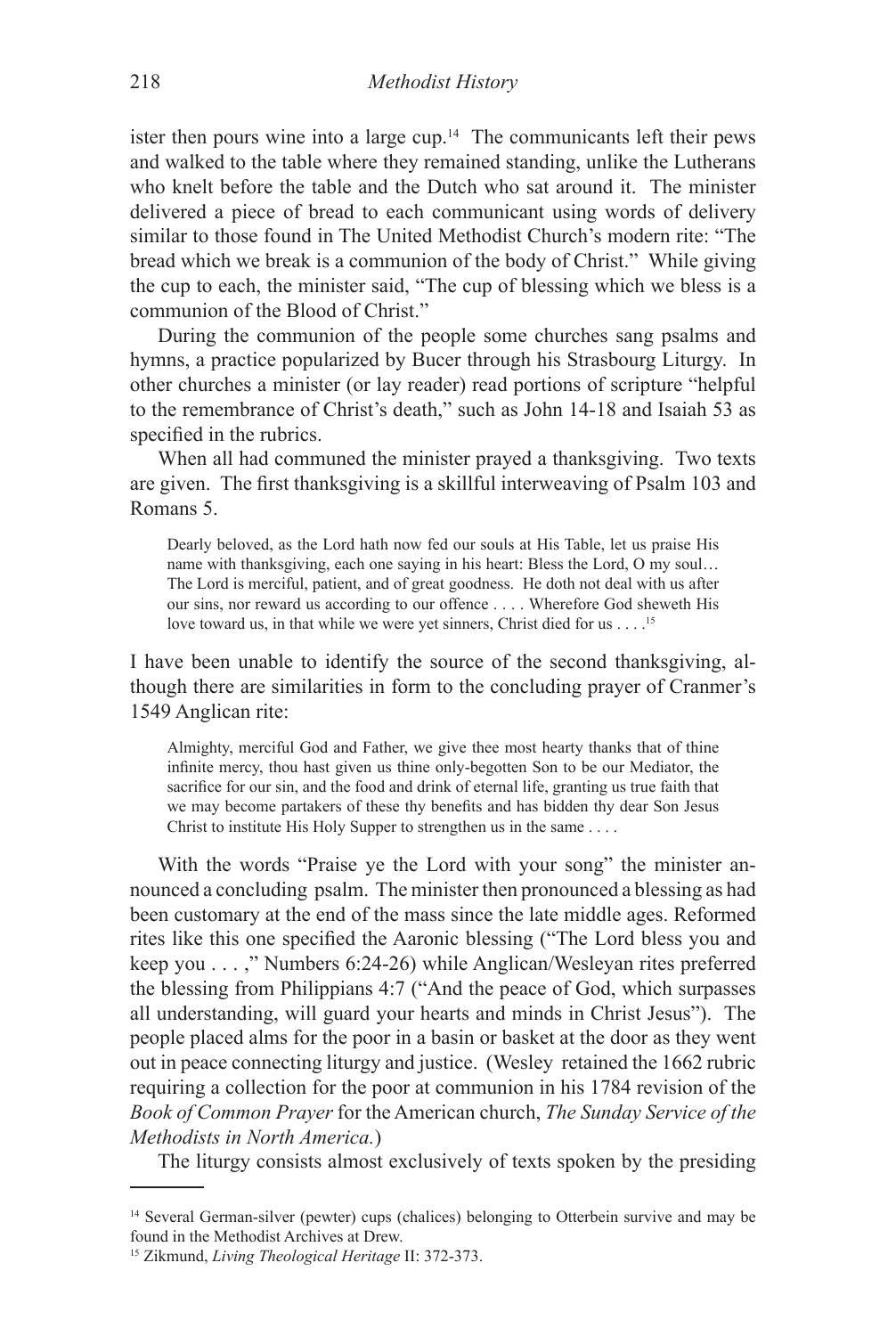ordained minister, with few unison prayers thus facilitating its use without full-text service books for the congregation. Unlike its companion catechism, the liturgy is cerebral, long-winded and verbose, and appears to this latterday Methodist to be less emotionally moving and eloquent than Cranmer's *Book of Common Prayer*, which is to say that the German Reformed had a better catechism, but Methodists had a better liturgy.

#### **Music in the Liturgy**

The Palatinate liturgical commission followed Lutheran precedent by considering the practice of congregational singing essential, but in selecting what was proper to be sung, followed Calvin and specified Psalms only. Lutheran hymnals from the 1520s routinely mixed hymns with psalms. Not till the latter half of the seventeenth century did the German Reformed Church relax the exclusive use of Psalms and produce hymns equal to the best Lutheran hymns—notably hymns by Joachim Neander, Frederich Lampe and Gerhard Tersteegen.<sup>16</sup>

# **The Use of the Liturgy by the Pennsylvania's German Reformed**

Germans began to settle in English America in significant numbers in the late seventeenth and early eighteenth centuries. The great majority came to Pennsylvania, where by 1750 they numbered approximately 100,000, constituting one-third to one-half of the colony's population. Two groups predominated, the *church* Germans—Lutheran, Reformed, Moravian and Roman Catholic—and the *sect* Germans—Mennonites, Amish and Dunkards (Baptists). The church Germans were short of ordained clergy; for the Lutheran and Reformed, liturgical books and hymnals were also scarce. But there is no reason to doubt the tradition that the Palatinate Liturgy was used for German Reformed celebrations of the Lord's Supper in colonial America. The liturgy, though not published in America until 1798, did not demand a large number of copies for congregational use, and German Reformed hymnals containing significant liturgical materials were published beginning in 1752 and steadily thereafter in revised editions. The Liturgy continued to be the primary form of worship of German Reformed congregations well into the nineteenth century.<sup>17</sup>

As in Germany, the singing of Psalms and hymns in public worship, and especially at communion, became common practice in Pennsylvania. The earliest piece of German Reformed liturgical literature printed in America was a 1752 hymnal published by Christopher Sauer in Germantown (Philadelphia), *Kern alter und neuer in 700. Bestehender, Geistreicher Lieder*

<sup>&</sup>lt;sup>16</sup> The *United Methodist Hymnal* 1989 contains five hymns by Neander and one by Tersteegen. See index of composers, authors and sources.

<sup>17</sup> Barbara Brown Zikmund, ed., *The Living Theological Heritage of the United Church of Christ* (Cleveland, OH: Pilgrim Press, 1997), II: *Reformation Roots*, 359-360.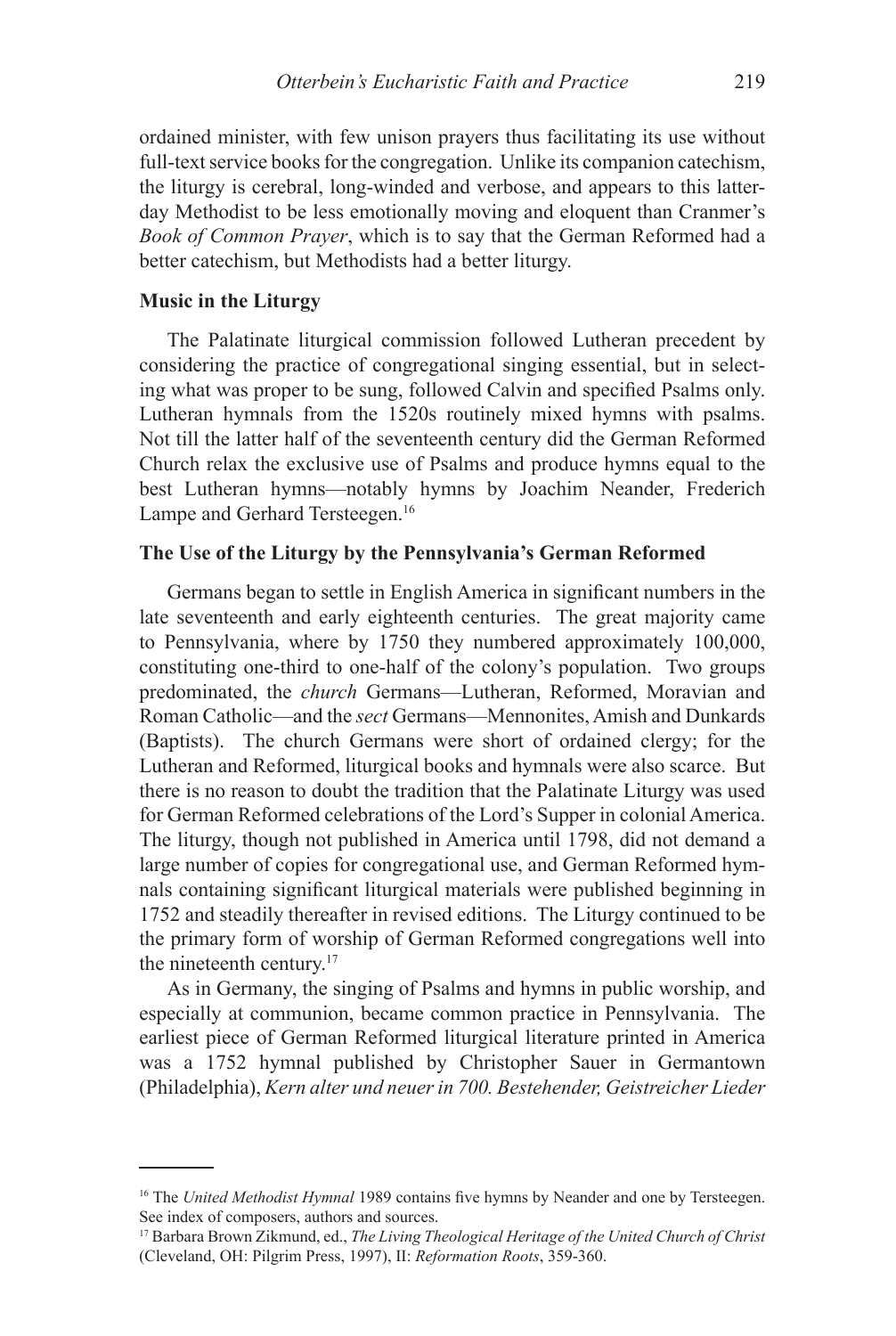(*A Collection of the Finest Old and New Spiritual Songs*).18 In the absence of ordained ministers lay leaders (often the community's school teacher) read the Palatinate liturgy of the Word and a published sermon accompanied by songs on Sundays and holy days and also conducted funerals, but congregations had to live without Baptism or the Lord's Supper.

By the 1790s, the German Reformed Church in America had solved the problem of clergy recruitment and support and in 1798 published the *Palatinate Liturgy*. The sixty-page service book *Kirchen-Formularien der Evangelisch-Reformirten Gemeinen* contained no order for ordinary Sunday services, but did provide forms for Baptism, preparation for communion, and Holy Communion, as well as services for excommunication and restoration, marriage, and ordination.<sup>19</sup> Curiously, the liturgy book does not contain a rite for burial of the dead. Together with the revised hymnbook published in the previous year, the newly independent American church now had the liturgical books it needed.

Otterbein arrived in New York in July, 1752, and traveled to Philadelphia where he joined the Pennsylvania Coetus (synod/conference) of the Reformed Church, and was assigned to the church in Lancaster, the largest city west of Philadelphia with 500 homes and 2,000 families. Otterbein invigorated his demoralized congregation, who had been without a pastor for several years, led them to build a new stone church (1753) and adopt and publish a brief church discipline (1757), a major section of which was devoted to communion discipline:

To the end that all disorder may be prevented, and that each member may be more fully known, each one, without exception, who desires to receive the Lord's Supper, shall, previous to the preparation service, upon a day appointed, for that purpose, personally appear before the minister, that an interview may be held.20

All communicants were of course expected to attend the Preparatory service.

In 1774, Otterbein accepted a call to a new Reformed Church in Baltimore, which was organized three years earlier when the parent congregation split over the new evangelical measures. Here Otterbein's program for church renewal blossomed. He began semi-annual conferences among evangelical pastors in several Maryland, Virginia and Pennsylvania locations, chiefly Reformed. Ten years later (1784) the congregation opened a handsome brick

<sup>18</sup> *Kern alter und neuer, in 700. bestehender geistreicher lieder, wecche sowol bey dem offentlichen Gottesdienste in denen Reformirten kirchen des hessisch-hanauisch-pfaltzisch-pensilvanischen und mehren andern angrantzenden landen . . .* (Germantaun [Philadelphia]: Christoph Saur, 1752). Sauer published four editions, a second in 1763, a third in 1772 and a fourth in 1750. The hymnal was first published in Marburg in 1746 and again in 1750.

<sup>19</sup> *Kirchen-formularien der Evangelisch-Reformirten Gemeinen* (Germantaun [Philadelphia]: Michael Billmeyer, 1798), 60.

<sup>20</sup> Arthur C. Core, ed., *Philip William Otterbein: Pastor, Ecumenist* (Dayton, OH: Board of Publication, The Evangelical United Brethren Church, 1968), 109.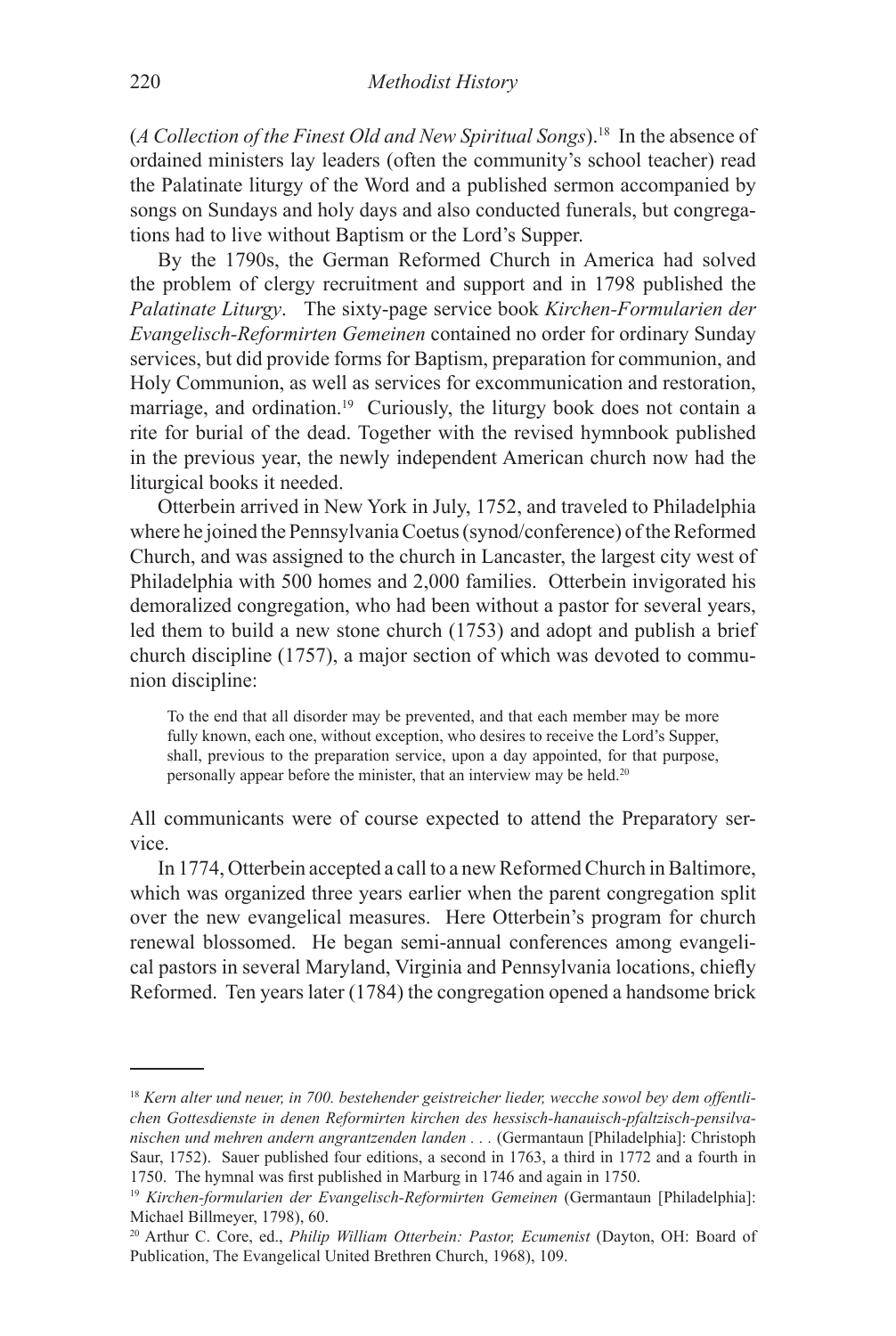church and school house.21

The following year (1785) Pastor Otterbein published *Constitution and Ordinances of the Evangelical Reformed Church of Baltimore*, which welcomed persons from all denominations, but required members to attend Sunday worship, to prepare for Holy Communion, to join small groups (class meetings) for prayer and Bible study. Rule six pertains to communion discipline:

Persons expressing a desire to commune with us at the Lord's Table, although they have not been members of our church, shall be admitted by the consent of the Vestry, provided that nothing justly can be alleged of their walk in life, and more especially when it is know that they are seeking their salvation. After the preparation sermon, such persons may declare themselves openly before the assembly; also, that they are ready to submit to all wholesome discipline; and thus they are received into the church.

The church established a German day school and the rules required the pastor to catechize the young weekly using the *Heidelberg Catechism*. Here too sacramental discipline was central:

The more mature in years, who have obtained knowledge of the great truths of the Gospel, should be impressed with the importance of striving, through divine grace, to become worthy recipients of the Holy Sacrament.<sup>22</sup>

# **Otterbein was an Ecumenist Before His Time**

The 1785 Baltimore church discipline also exhibits Otterbein's deep conviction on the Lord's Supper as a means of Christian unity. Who shall come to the Lord's Table? Rule seven daringly states:

Forasmuch as the difference of people and denominations end in Christ,—(Romans 10:12; Colossians 3:11)—and availeth nothing in him, but a new creature—Galatians 6:13-16)—it becomes our duty, according to the Gospel, to commune with and admit to the Lord's Table, professors to whatever order or sort of the Christian church they belong.

This was a clear declaration that there is one Christ, one church, and one table. It was also a clear call for an open and united celebration of the Supper of the Lord.

Since partaking of the sacrament was a sign and seal of the rebirth whereby believers become visible to one another, Otterbein believed there was no theological justification of limiting communion to members of his own congregation. Since, the essentials of Christian unity were not denominational affiliation but the new birth experience, all Christians who truly and earnestly repented of their sins were welcome at his table. Also, since the Lord's Supper was seen as sign of God's grace already accomplished in the life of the communicant, before an individual communed they were to ex-

<sup>&</sup>lt;sup>21</sup> The restored buildings still house Old Otterbein United Methodist Church in the historic Baltimore's inner harbor area, since 1968 one of the UMC's heritage landmarks.

<sup>22</sup> Russell E. Richey, Kenneth E. Rowe and Jean Miller Schmidt, *The Methodist Experience in America*, Volume 2, (Nashville, TN: Abingdon, 2000), 88-89, 1785b, rule 6 and 9.